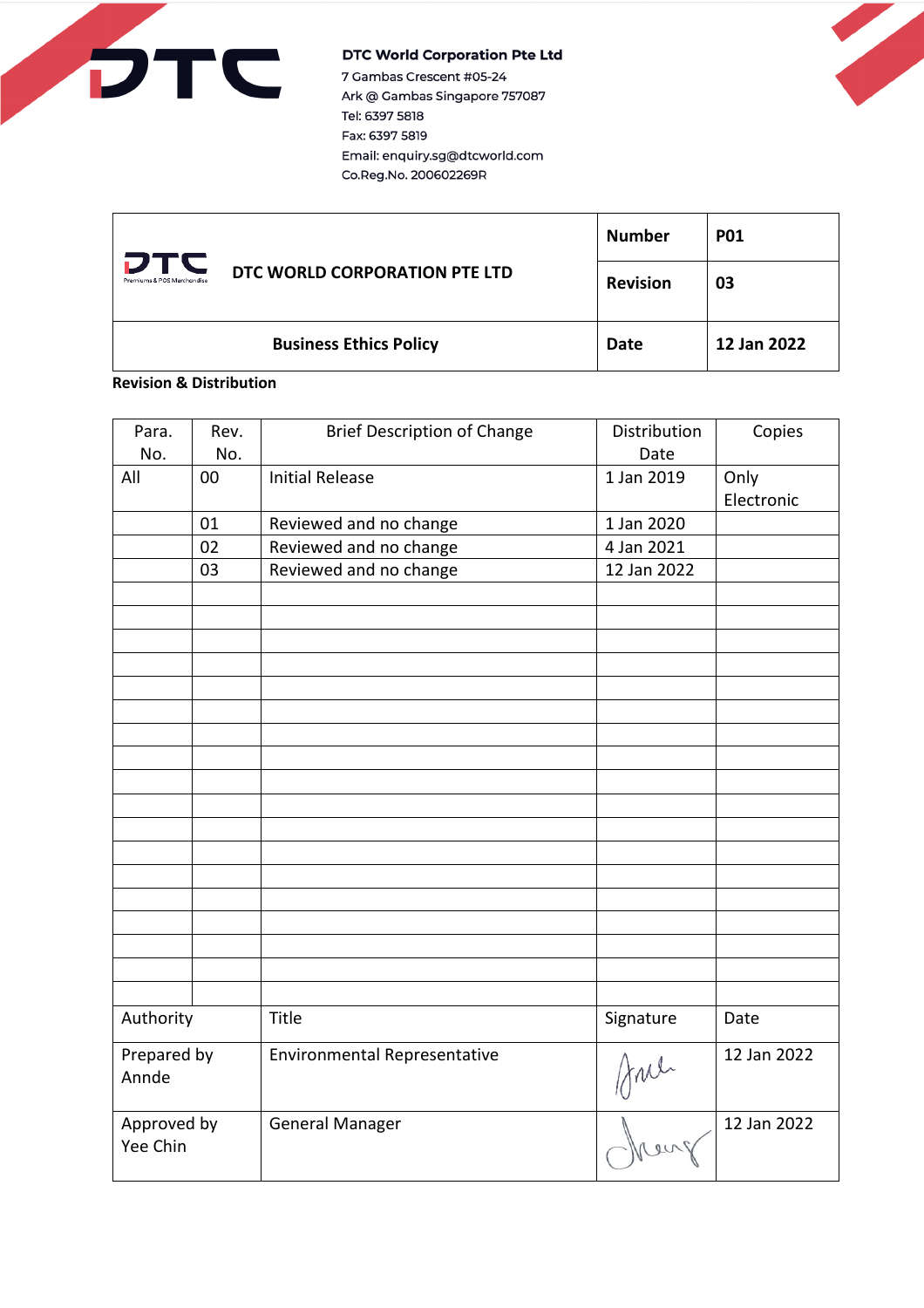

7 Gambas Crescent #05-24 Ark @ Gambas Singapore 757087 Tel: 6397 5818 Fax: 6397 5819 Email: enquiry.sg@dtcworld.com Co.Reg.No. 200602269R



# **BUSINESS ETHICS POLICY**

# **INTRODUCTION**

DTC strictly comply with applicable laws and regulations within the scope of business, abide by the highest standards of business ethics, comply with the principle of fair competition and transaction integrity in all business interaction, rejection of corruption and unfair competition, and respect for intellectual property rights to create harmonious business environment.

# **SCOPE**

This policy applies to all employees and stakeholders of the company (including but not limited to customers, suppliers etc.)

# **REQUIREMENTS**

# **1. Corruption & Bribery**

The company takes a "Zero tolerance" attitude towards bribery and corruption and requires all new employees to sign below the Code of Business Conduct to show that they have fully understand and are willing to commit to the Code. DTC have so far stand firm and rather turn down business, than give in to the pressure of using bribery to get business

### **2. Free & Fair Competition**

Free & fair competition is the best social outcome for consumers, society and our business. We fully support competition and will not engage in anti-competition activities like price fixing, colluding with competitors or any other actions that distort the spirit of free market.

### **3. Privacy & Data Protection**

Information considered sensitive and confidential should never be disclosed or revealed to others outside the organization without permission. Employees are briefed and also informed in the employee handbook of the seriousness of this.

# **4. Management of Supply Chain Anti-Corruption**

Managing supply chain corruption is essentially the core to our business. If we allow this to happen, it will diminish the company competitiveness and is bad for the society. DTC strive to reduce the exposure by mapping out our High-Risk and Medium-Risk supplier that the DTC use and assess and communicate to all these High-Risk and Medium-Risk suppliers that this is not acceptable.

# **5. Intellectual Property**

DTC respects intellectual property rights of inventors and will advise our customer if what they want to produce is infringing the inventors' patent. DTC have recently also registered a trade mark for a product new launch, as we fully understand the importance of having intellectual property protection.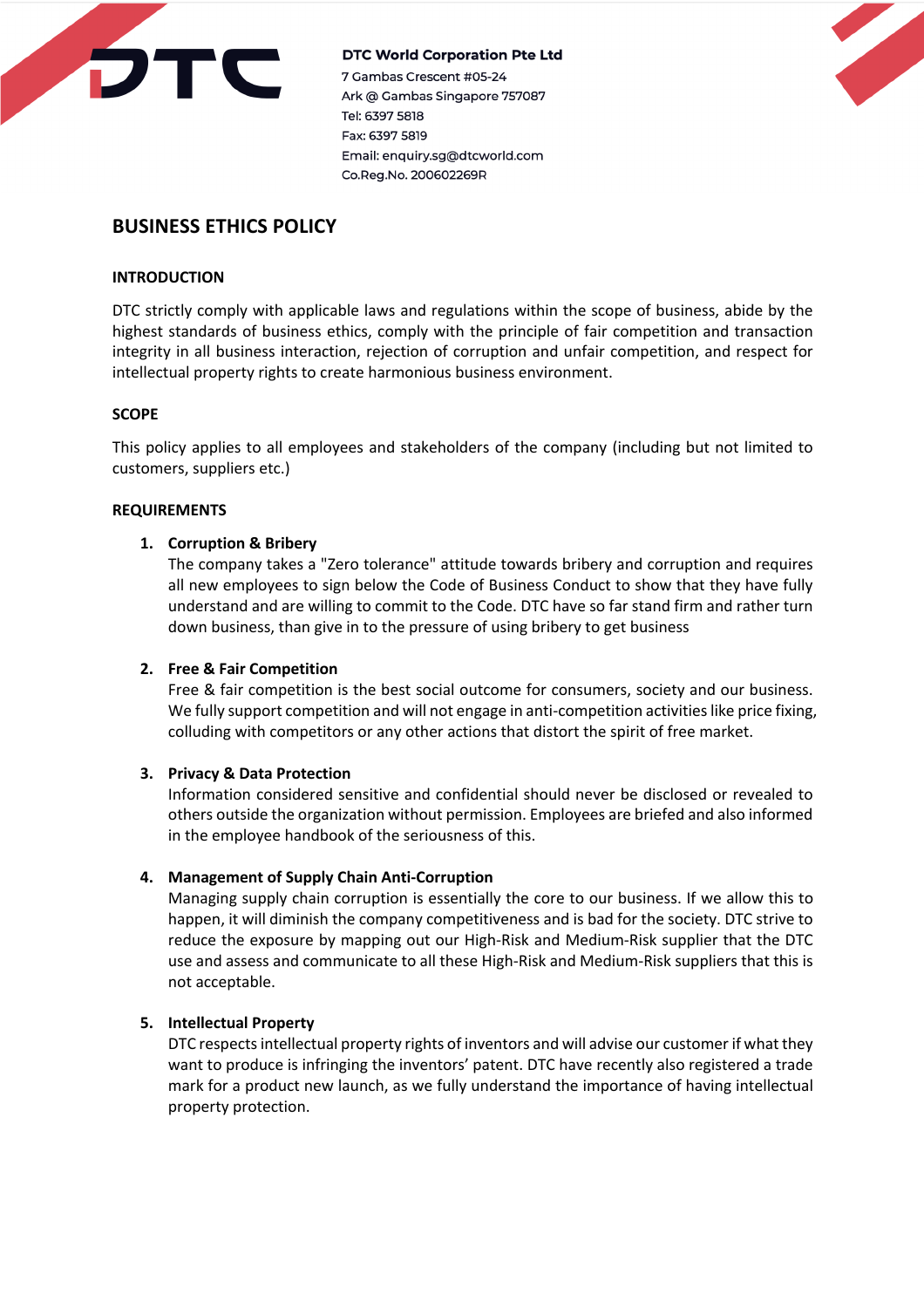

7 Gambas Crescent #05-24 Ark @ Gambas Singapore 757087 Tel: 6397 5818 Fax: 6397 5819 Email: enquiry.sg@dtcworld.com Co.Reg.No. 200602269R



# **WHISTLEBLOWING**

Report if you see irregularities such as -

- o Forgery
- o Misappropriation of funds and classified documents
- o Failure to comply with laws and regulations
- o Corruption and bribery
- o Anti-competitiveness Practices
- o Money Laundering
- o Disclosing of Confidential Information

Informants can report cases through the below whistleblowing channels:

Receiving Officer: General Manager Hotline : +65 97299116 Email : whistleblowing@dtcworld.com Wechat : yeechin77 Feedback Box: at the entrance near to DTC office Head Office Address: 7 Gambas Crescent, #05-24 ARK @ Gambas, Singapore 757087

# **POLICY BREACH**

As part of this commitment, all forms of bribery and corruption practices shall be regarded as unacceptable and will not be tolerated. Failure to comply with this policy, whether or not is intentional, may lead to disciplinary action (Up to and including dismissal) and criminal liability for the individual involved (up to and including imprisonment).

Employees will be required to confirm that they have read and understood to the policy and that they comply with its terms as part of their ongoing employment assessment processes. All relevant employees will be required to attend training to support the guidance in this policy.

| Person in Charge         | <b>Roles &amp; Responsibilities</b>                                                                                                                                                                                                                                                                                                                      |
|--------------------------|----------------------------------------------------------------------------------------------------------------------------------------------------------------------------------------------------------------------------------------------------------------------------------------------------------------------------------------------------------|
| CEO                      | Responsible for policy approval                                                                                                                                                                                                                                                                                                                          |
| <b>Managing Director</b> | Owns, endorses and ensure the implementation of the policy.                                                                                                                                                                                                                                                                                              |
| <b>General Manager</b>   | Responsible for ensuring that this policy and related standards are<br>implemented and adhered to, and that all relevant employees are made<br>aware of the policy and its requirements. Ensure local compliance with the<br>policy including adequate control measures to eliminate or reduce risks to<br>express behaviours in breach with the policy. |
| <b>HR Executive</b>      | Drives the implementation of the policy, provides specific advice on<br>business ethics labour and human rights issues and dilemmas, and ensures<br>that business ethics issues are identified and addressed. Audits, reviews,<br>measures and reports on business ethics performance.                                                                   |

### **ROLES AND RESPONSIBILITIES**